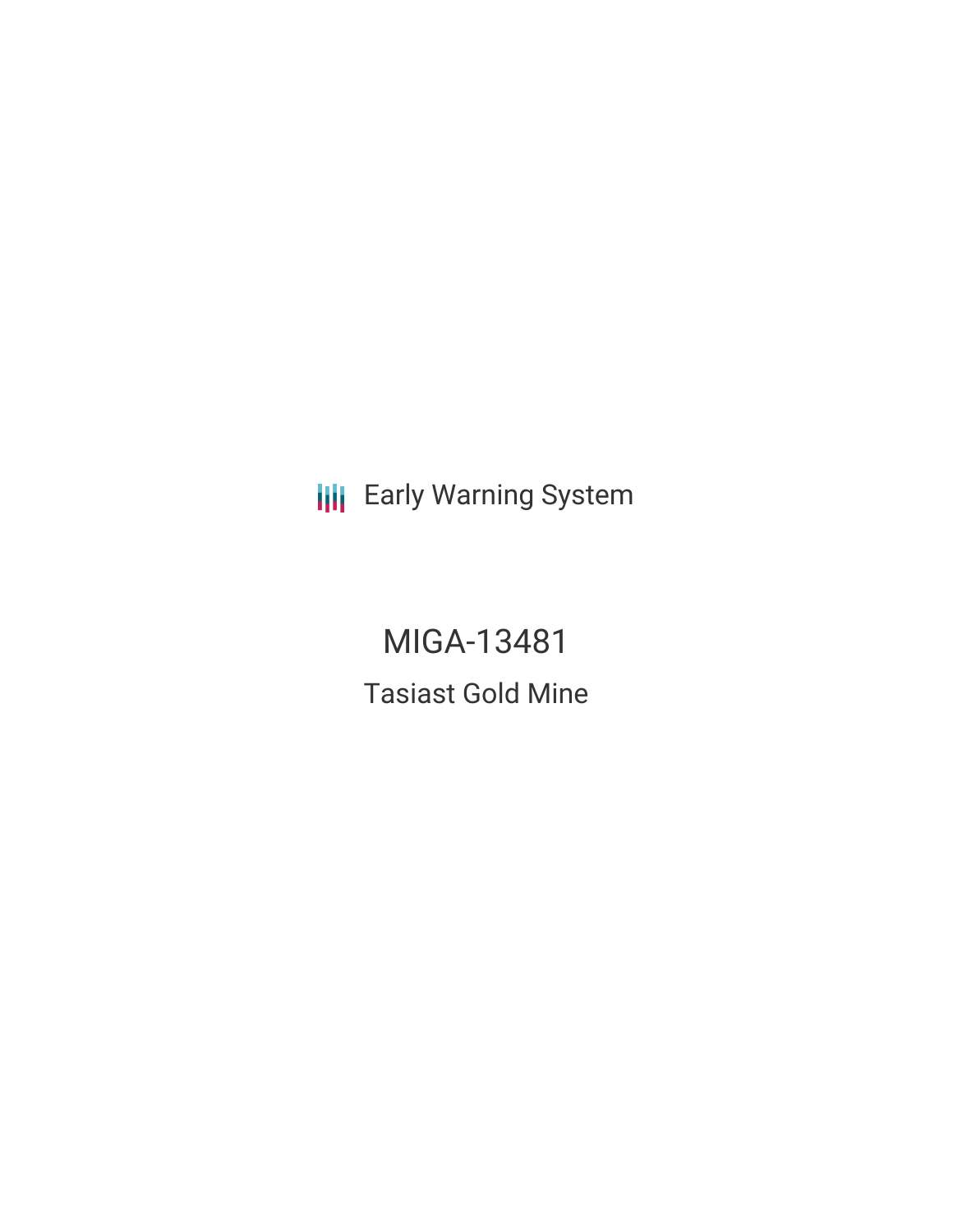

## **Quick Facts**

| <b>Countries</b>               | Mauritania                                      |  |  |  |
|--------------------------------|-------------------------------------------------|--|--|--|
| <b>Financial Institutions</b>  | Multilateral Investment Guarantee Agency (MIGA) |  |  |  |
| <b>Status</b>                  | Approved                                        |  |  |  |
| <b>Bank Risk Rating</b>        | A                                               |  |  |  |
| <b>Voting Date</b>             | 2017-06-29                                      |  |  |  |
| <b>Borrower</b>                | Kinross Gold Corporation                        |  |  |  |
| <b>Sectors</b>                 | Mining                                          |  |  |  |
| <b>Investment Type(s)</b>      | Guarantee                                       |  |  |  |
| <b>Investment Amount (USD)</b> | \$500.00 million                                |  |  |  |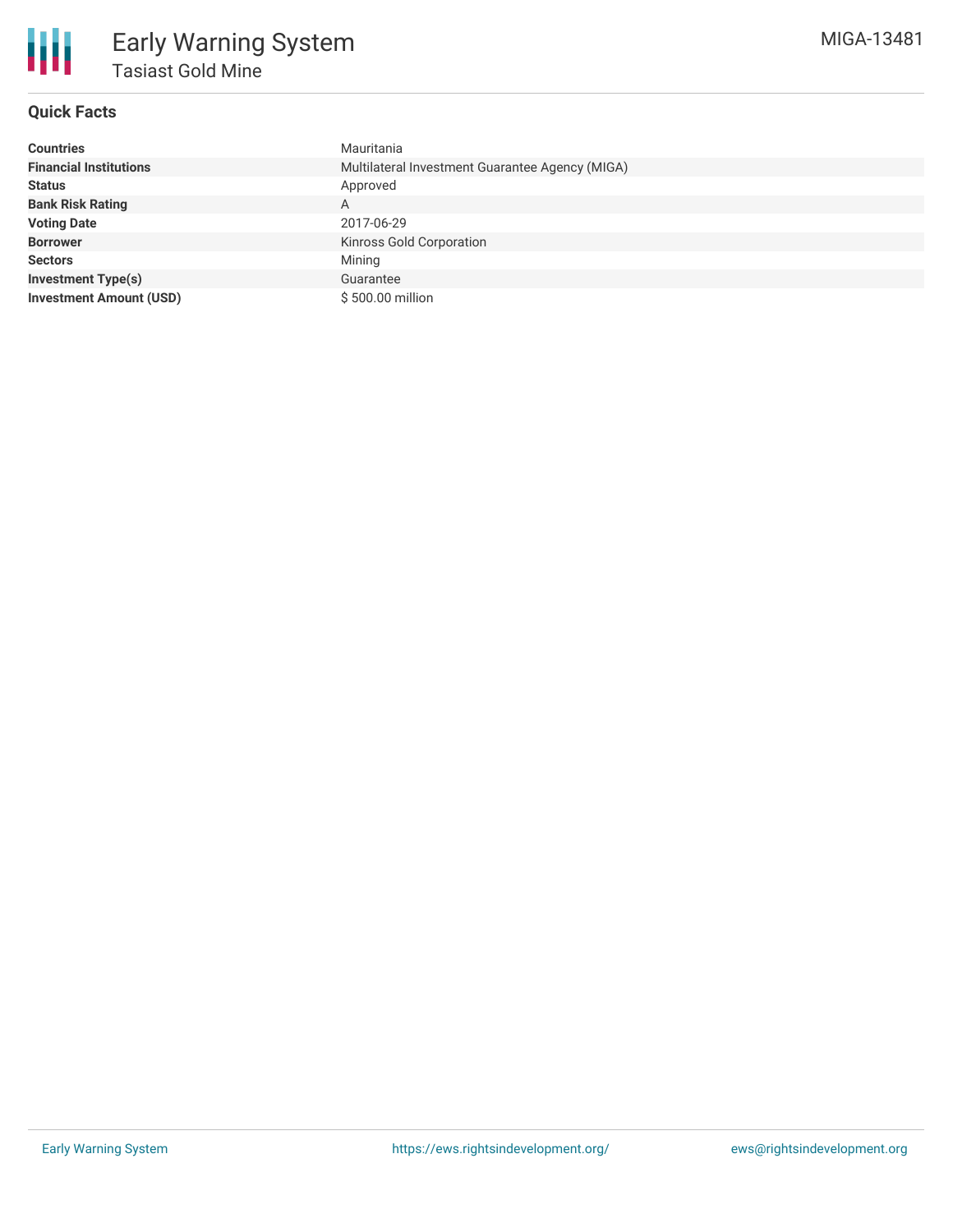

## **Project Description**

According to bank documents, MIGA is considering a guarantee to Kinross Gold Corporation of Canada to cover its equity and shareholder loan investments in Tasiast Mauritanie Limited S.A for the purpose of expanding the Tasiast gold mine in Mauritania.

Tasiast is an existing open-pit gold mine located in northwest Mauritania, about 300 kilometres (km) north of the capital city Nouakchott. The mine has been in operation since 2007, and Kinross acquired it from Red Back Mining in 2010. Current operations at Tasiast include an existing 8 thousand tonnes per day (kt/d) carbon-in-leach (CIL) plant and dump leach.

The Project is a conventional open pit truck-and-shovel operation. The main components of the operating Project, all of which are located within a fenced area of approximately 125 km2 include:

- West Branch and Piment open pits;
- Waste Rock Dumps (WRDs);
- Run-of-Mine (ROM) pad and low-grade ore stockpiles;
- Crushing plant (primary crusher and ball mills);
- CIL Plant:
- Tailing Storage Facilities (TSFs);
- Dump leach pads;
- Process pond system;
- Adsorption-Desorption Recovery (ADR) plant;
- Explosives magazine;
- Offices, laboratory, maintenance workshop and reagent storage warehouse;
- Water treatment plant;
- Domestic wastewater treatment plant;
- Power plant:
- Worker accommodation (Tasiast Team Village (TTV); Old Town);
- Waste Management Facility (WMF) consisting of hazardous waste storage facility, non-hazardous waste sorting and storage area, incinerators, non-hazardous waste landfill, laydown areas and emergency burn pad;
- Airstrip; and
- Approximately 130 km of mine access road and internal haul roads.

The MIGA guarantee will focus on the first phase ('Phase 1') of a proposed two-phased expansion. The tentative plans for the second phase ('Phase 2') are described below, however the Feasibility Study for Phase 2 is ongoing and TMLSA has not yet determined whether they will proceed with Phase 2.

Phase 1 is front-end optimization and Phase 2 contemplates a full facility expansion. The Phase 1 expansion, which commenced in 2016 is expected to achieve full commercial production in the second quarter of 2018, includes the installation of a new gyratory crusher and semi-autogenous grinding (SAG) mill with gearless mill drive (GMD) to increase the existing plant capacity from 8 kt/d to 12 kt/d. This expansion has been sized to accommodate the proposed Phase 2. Phase 1 also includes the addition of three leach tanks, new tailings facility capacity, new process water pond and upgrades to some reagents' areas. Phase 1 does not require expansion of the existing water supply and power generation systems.

Phase 2, if approved for development, would take approximately 2 years to complete and would increase the plant capacity from 12 kt/d to 30 kt/d. The proposed Phase 2 would include the addition of a new gearless mill drive (GMD) ball mill, larger pebble crusher, pre-leach and tailings thickeners, leach tanks, CIL tanks, gravity circuit, elution circuit, gold room, cyanide destruction system and reagent mixing storage and distribution. Phase 2 would also require upgrades to the existing water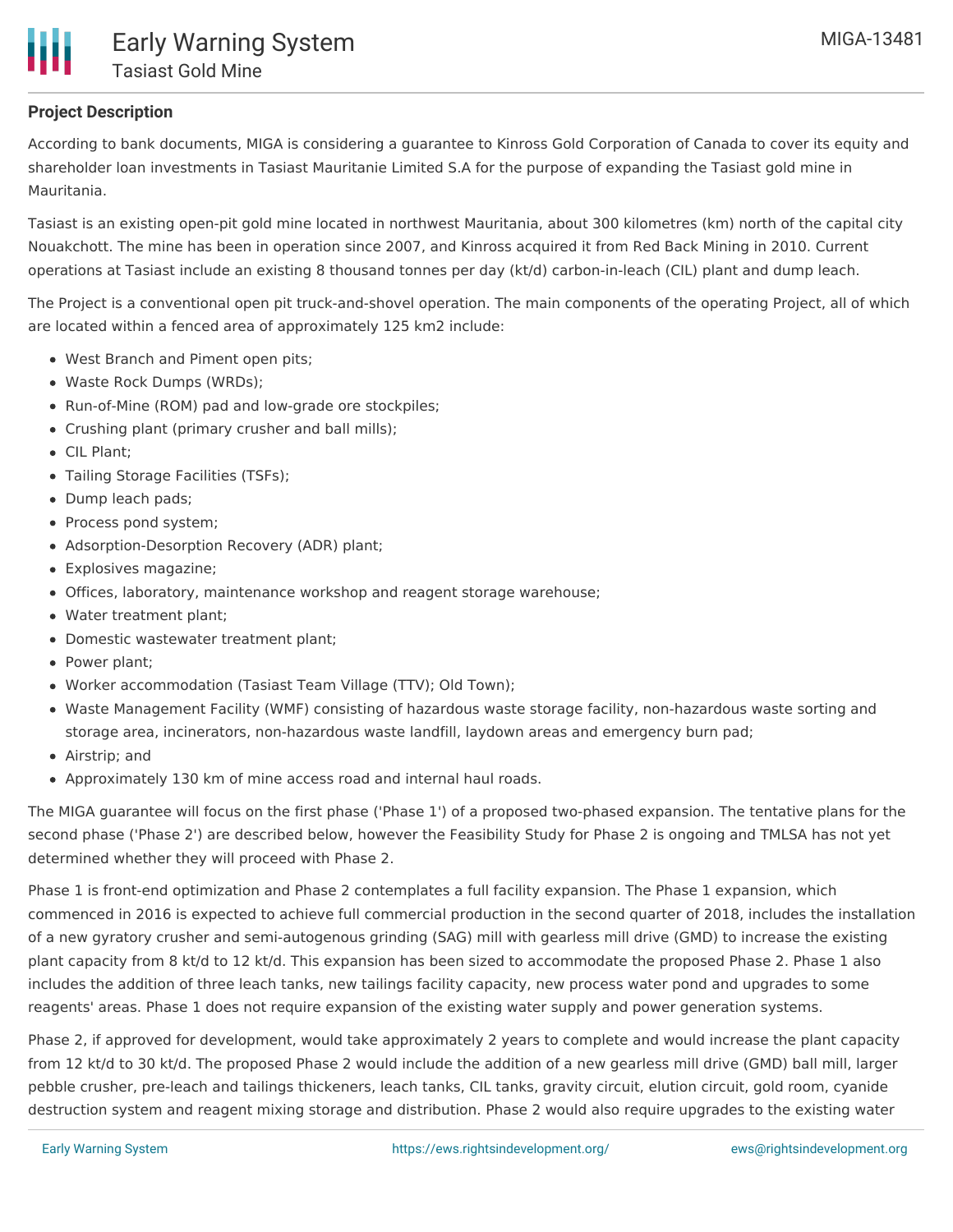

### **Investment Description**

Multilateral Investment Guarantee Agency (MIGA)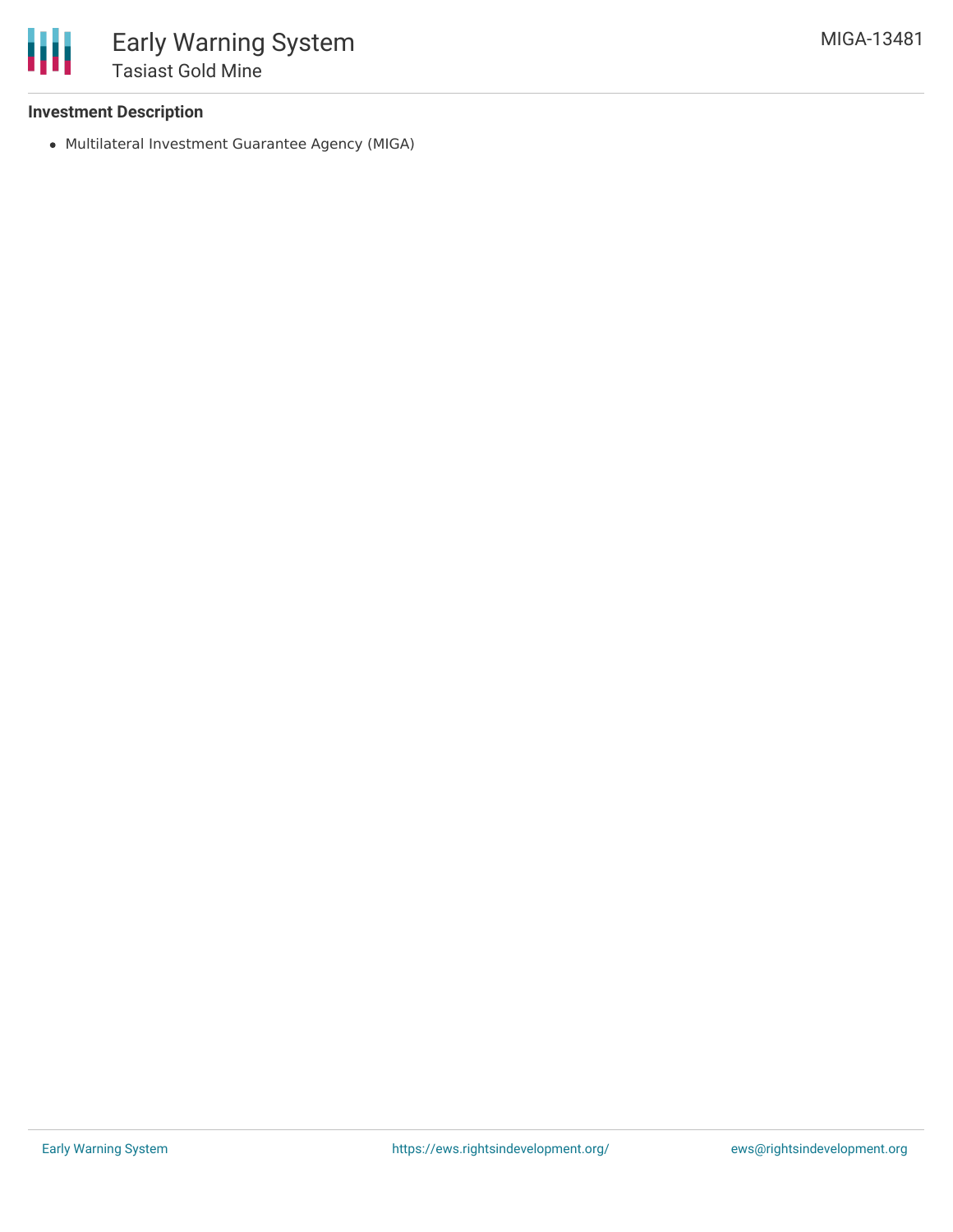

# Early Warning System Tasiast Gold Mine

| <b>Private Actor 1</b> | <b>Private Actor</b><br>1 Role | <b>Private Actor</b><br>Sector | <b>Relation</b>          | <b>Private Actor 2</b>                | <b>Private Actor</b><br>2 Role | <b>Private Actor</b><br>2 Sector |
|------------------------|--------------------------------|--------------------------------|--------------------------|---------------------------------------|--------------------------------|----------------------------------|
| $\sim$                 | -                              | $\overline{\phantom{0}}$       | $\overline{\phantom{a}}$ | Kinross Gold Corporation              | Investor                       | $\,$                             |
|                        |                                | -                              |                          | <b>Tasiast Mauritanie Limited S.A</b> | Client                         | $\sim$                           |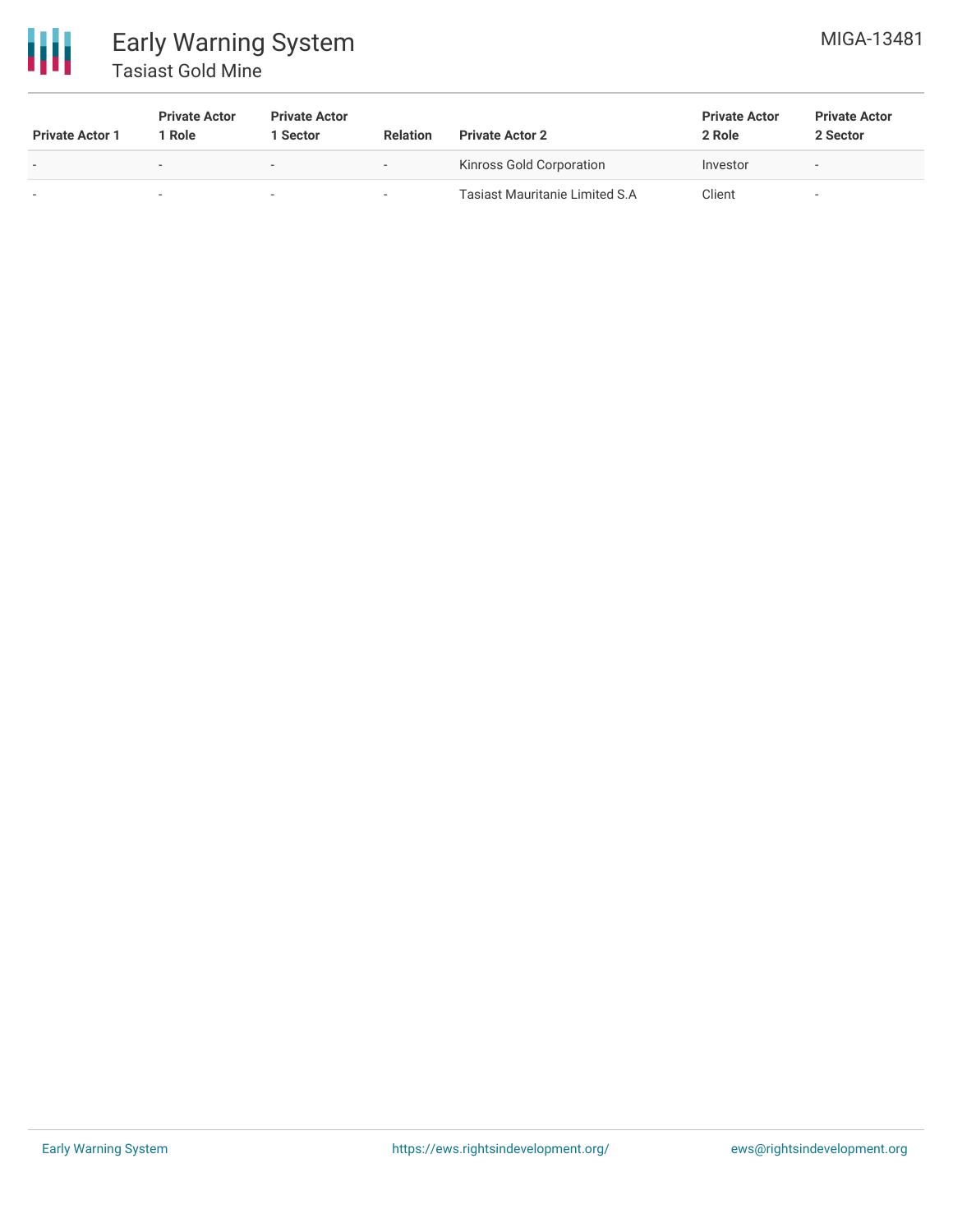## **Contact Information**

\*Contact information not prtovided at the time of disclosure\*

### **ACCOUNTABILITY MECHANISM OF MIGA**

The Compliance Advisor Ombudsman (CAO) is the independent complaint mechanism and fact-finding body for people who believe they are likely to be, or have been, adversely affected by an IFC or MIGA- financed project. If you submit a complaint to the CAO, they may assist you in resolving a dispute with the company and/or investigate to assess whether the IFC is following its own policies and procedures for preventing harm to people or the environment. If you want to submit a complaint electronically, you can email the CAO at CAO@worldbankgroup.org. You can learn more about the CAO and how to file a complaint at http://www.cao-ombudsman.org/